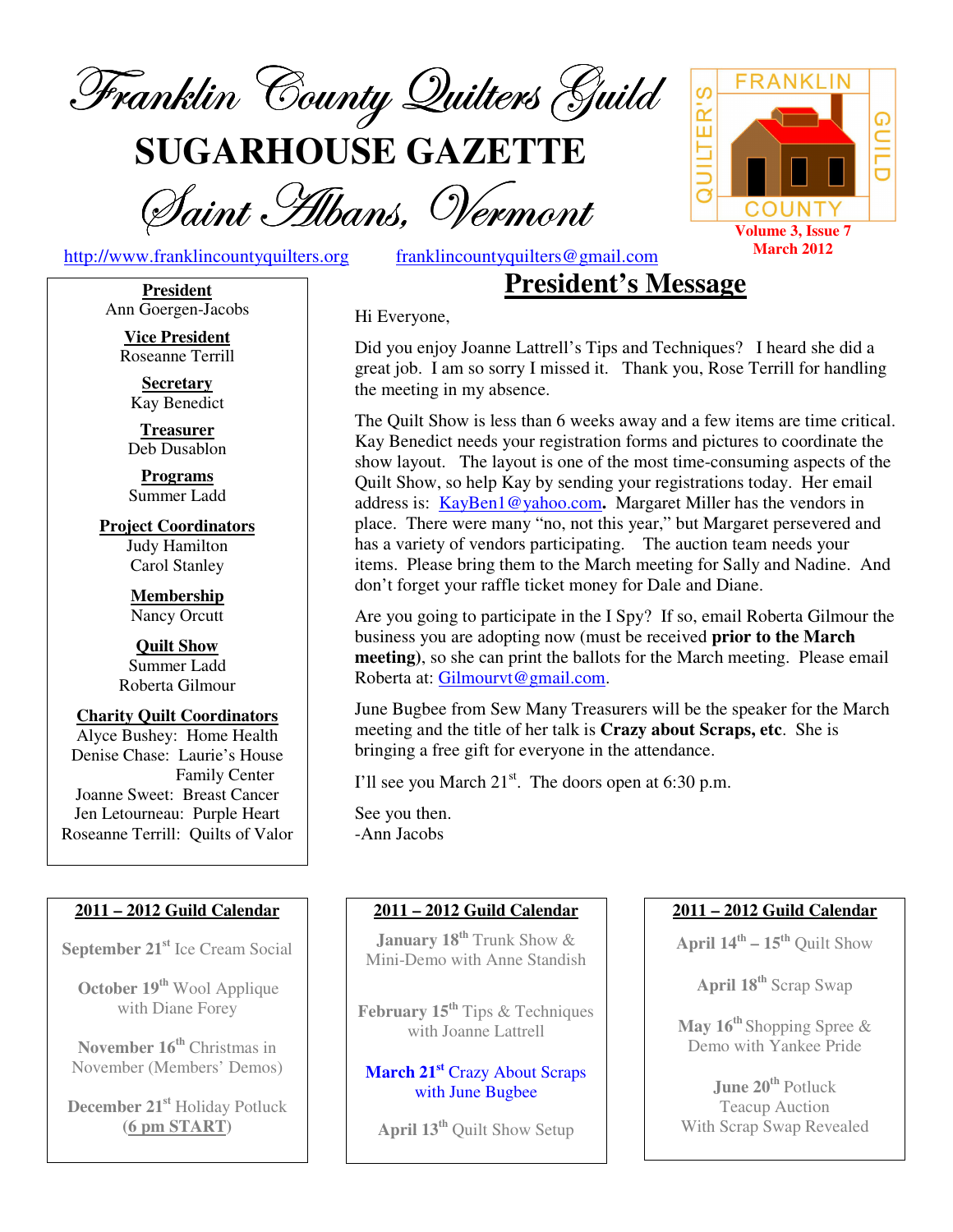## **FRANKLIN COUNTY QUILTERS GUILD** Minutes of February 15, 2012

Present: Total attended 41, including one guest, Joanne Lattrell.

#### *Proceedings*

Meeting called to order at 6:30 p.m. by Rose Terrill, Vice President

Secretary's Report: Motion to accept by Summer Ladd, seconded by Gisele Nolan

Treasurer's Report: "2011 YTD Collections..." corrected to read "2012 YTD Collections..." Motion to accept by Joanne Sweet, seconded by Bev Cook

## *Old Business*

## **Quilt Show Prep**

- We need quilts! So far, 30 registrations have been submitted.

- Summer Ladd for Roberta Gilmour: I Spy - needs sign-ups, tonight if possible, and definitely by the end of February, so that ballots and posters can be distributed at the March meeting.

- Bonnie Evans: Volunteers - filled remaining slots at the meeting.

- Dale McFeeters and Diane Forey: Ticket Sales - Raffle tickets are slowly coming in. There are more, if needed. Turn in all tickets at March meeting.

- Sally Krupp and Nadine Froebel: Silent Auction only 10 items submitted so far.

- Joanne Sweet: Charity Quilts - Save some for display at show entrance. We would like to include at least one Irene quilt. Margaret Miller suggested displaying one of each type (QOV, Purple Heart, Breast Cancer, Home Health, etc.) with photos of others. Hannaford will display charity quilts.

- Summer Ladd: Fat Quarter basket - Susie Perry will take fat quarters to Gwen Guyette.

- Next Quilt Show meeting on Sunday, February 19 (at the Charity Quilt Bee at NMC) at 11:00.

**Charity Quilt Bees**: Scheduled for Sunday, February 19 and 26, 11 am to 5 pm, in the NMC conference room.

Sharon Perry sends her thanks to everyone. She is anxious to be back.

## *New Business*

- Suzanne is selling raffle tickets for a quilt. Contact her for details.

- Margaret Miller announced that there is a new (never unpacked) embroidery machine for sale for \$7500 (originally \$10,000) on Craigslist.

*Program*: Joanne Lattrell of Champlain Valley Quilters Guild presented Tips and Techniques.

## *Block of the Month*

- March block: "Fair Play" - black print and red print with white-on-white background. Be careful about placement, especially in the corners (should form pinwheels). Use diagram as a guide.

- February Drawing: 11 blocks made; Sally Krupp won the drawing.

## *Other Monthly Drawings*

- Monthly door prize won by Bonnie Evans

- Charity quilt drawing won by Alyce Bushey

*Show and Tell*

## *Other Business*

Rose read a thank-you note from Voices Against Violence (Laurie's House).

Meeting adjourned at 8:30 p.m.

Next meeting: March 21, 2012 at 7 pm. Program will be Scrap Quilts, with June Bugbee, and final Quilt Show prep!

Minutes submitted by Kay Benedict, Secretary

## **2011 -2012 MONTHLY WINNERS:**

|                  |                                           | <b>September:</b> BOM Raffle: Carol Stanley  |  |
|------------------|-------------------------------------------|----------------------------------------------|--|
|                  |                                           | Door Prize: Judy Hamilton                    |  |
|                  | Charity Quilt: Gail Darling               |                                              |  |
|                  |                                           | <b>October:</b> BOM Raffle: Carol Bessette   |  |
|                  |                                           | <b>Joanne Sweet</b>                          |  |
|                  |                                           | Door Prize: Carol Bessette                   |  |
|                  |                                           | <i>Charity Quilt:</i> Marge Taylor           |  |
|                  |                                           | <b>November:</b> BOM Raffle: Summer Ladd     |  |
|                  |                                           | Kris Bachand                                 |  |
|                  |                                           | Door Prize: Mary Ellen Thierren              |  |
|                  | <i>Charity Quilt: Sally Krupp</i>         |                                              |  |
|                  | <b>December:</b> BOM Raffle: Nancy Orcutt |                                              |  |
|                  | <i>Door Prize:</i> Jan Crane              |                                              |  |
|                  | Charity Quilt: Char Mulyca                |                                              |  |
|                  |                                           | <b>January:</b> BOM Raffle: Maggie Stockwell |  |
|                  |                                           | Linda Nadeau                                 |  |
|                  |                                           | Door Prize: Denise Chase                     |  |
|                  |                                           | Charity Quilt: Shirley Babcock               |  |
| <i>February:</i> | <b>BOM Raffle: Sally Krupp</b>            |                                              |  |
|                  |                                           | Door Prize: Bonnie Evans                     |  |
|                  |                                           | <i>Charity Quilt:</i> Alyce Bushey           |  |
|                  |                                           |                                              |  |

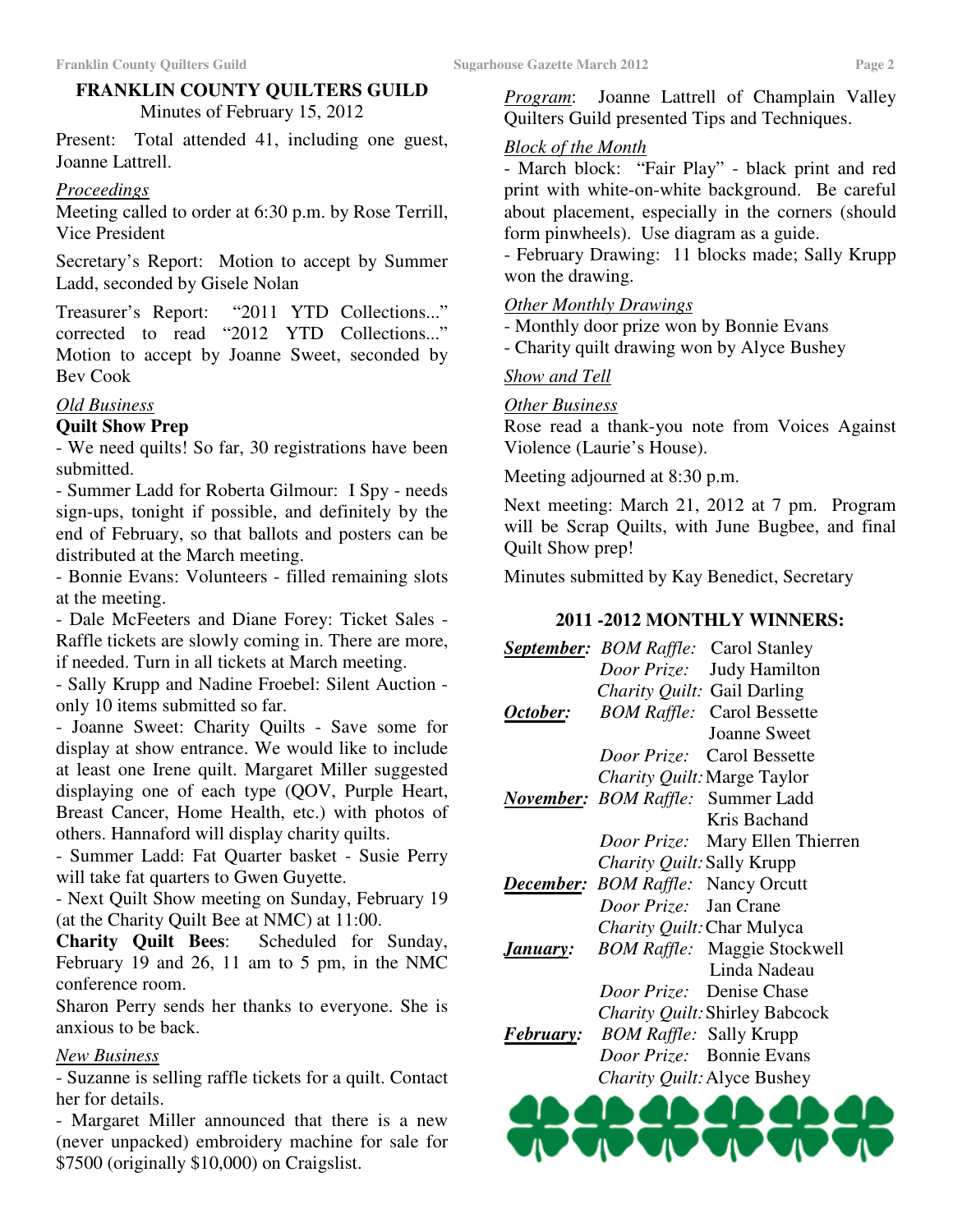

## **MARCH 2012 BLOCK OF THE MONTH: FAIR PLAY Pattern from www.quilterscache.com**

**Black Print, Red Print, and White on White background** If you have any questions, call Carol Stanley, 849-2949.

**Click the link below for block pattern** http://www.quilterscache.com/F/FairPlayBlock.html

## **MONTHLY MEETING FORMAT**

| $6:30 \text{ pm}$ | Doors open<br>Sign-up for raffle BOM block<br>Sign-up for monthly drawing<br>Sign in & pick up name tag |
|-------------------|---------------------------------------------------------------------------------------------------------|
| $7:00 \text{ pm}$ | Business meeting<br>Show and Tell<br>Short break as appropriate<br>Program for the evening              |

## **30 DAYS AND COUNTING**

The 2012 Quilt Show is only 30 days away, and the planning and preparations now kick into high gear. Although there is a committee overseeing the planning, we depend on all guild members to ensure the quilt show is a huge success. Continue reading to see how you can help.

**- We need QUILTS!** It's all about the quilts!!! As of this newsletter, we have 78 quilts registered with 5 more promised. We'll need a few more to break the 100 mark. And don't forget about the Turning<br>Twenty Challenge. If you plan to enter the If you plan to enter the challenge, there will be a space on the registration form to include when you joined the guild. Click the link at the bottom of this page for a registration form. Fill out a registration form and send it to Kay via email. If you need a picture of your quilt, we can take one at the March meeting.

**- We need donations!!!** The Silent Auction needs more items for the **Silent Auction** table…right now

the coordinators, Nadine Froebel and Sally Krupp, report 10 donated items. Table runners/toppers, matching placemats and napkins, bags and totes, wall-hangings, quilt kits, and gift baskets have all been popular sellers in the past. We also need donations for the **door prize**. The door prize can be won by a non-quilter so items like candles, soaps, lotions, tea, coffee, etc., are always welcomed. If you have an item to donate, give them to Summer Ladd. Finally, we need **fat quarters** for the basket of FQs we use as a prize for the raffle. If you have any fat quarters, please give them to Gwen Guyette.

**- We need your raffle tickets!!!** Dale McFeeters is the raffle ticket coordinator this year. She asks that each member return the raffle tickets and money for the tickets in an envelope with the member's name written on the outside. Dale wants to be sure to properly credit the returned tickets and money to the correct member and avoid making unnecessary telephone calls looking for unreturned tickets. As a reminder, each member is required to sell (or buy) two books of raffle tickets to remain a member in good standing. ALL tickets need to be returned to Dale by the March meeting

**- We need I Spy Quilts sponsors!!!** Roberta Gilmour needs to have more members sign up for the I Spy Quilts displays in the businesses **BEFORE** the March meeting. If you are interested in providing a quilt to hang in a business window and working directly with the business to get it hung, please email Roberta Gilmourvt@gmail.com or call her at 802-372-5531.

## **Click this link for the Quilt Show registration form: http://www.franklincountyquilters.org/fcqgregistration.doc**

## QUILT TIP

Go to the local hardware store, and have them cut Plexiglas squares to use as squaring-up rulers for your quilt blocks. You can have multiple sizes as they only cost a couple of dollars for even the biggest sizes. You can also have a hole put in each square to hang it in use. This sure beats the cost of rulers intended to square up quilt blocks.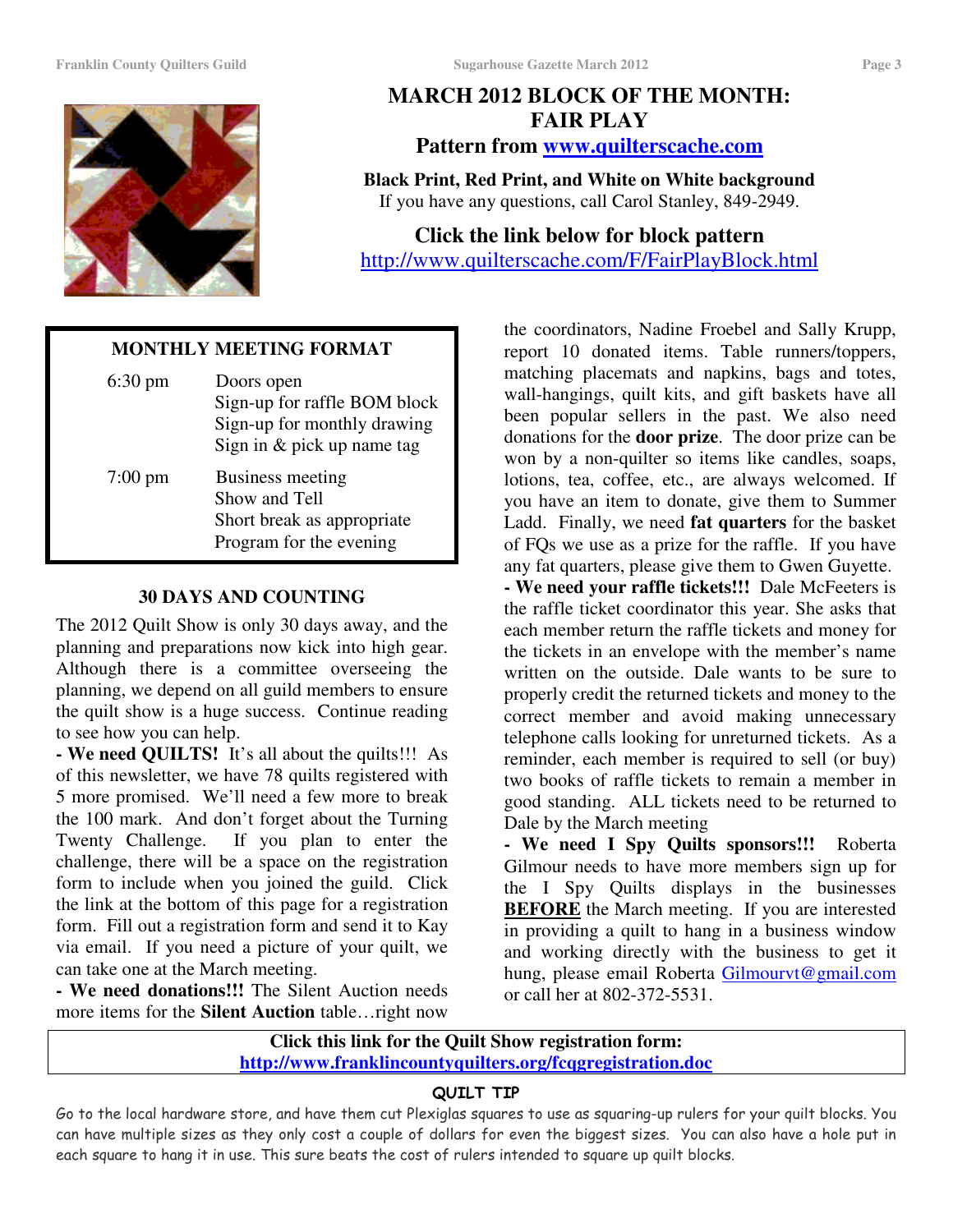# **ANNUAL FCQG 2011-2012 UFO CHALLENGE**

- 1) Make a list of up to 8 UFOs (to be a UFO, it must be at least cut new projects don't count hence the name UN-FINISHED OBJECTS)
- 2) Turn the list in to Nancy Orcutt **(THERE'S STILL TIME TO JOIN THE FUN!!!)**
- 3) Check in monthly with Nancy and either bring a finished object for Show & Tell, or bring a photo
- 4) The last month for check in is May
- 5) Prizes will be drawn in June

If there are questions, call Nancy at 524-4511 or email NLORCUTT08@GMAIL.COM

| Name:                |  |
|----------------------|--|
| <b>UFO LIST</b>      |  |
|                      |  |
|                      |  |
|                      |  |
|                      |  |
|                      |  |
|                      |  |
|                      |  |
| $\operatorname{MAY}$ |  |

EDITOR'S NOTE: Nancy Orcutt has graciously volunteered to coordinate this year's UFO challenge. If you want to participate, follow the rules listed above. Even though the rules say to turn your sheet in at the October meeting, Nancy will accept the form whenever you turn it in. This is a great motivator to get some of those UFOs "cluttering" your quilting area finished so you can go out and buy more fabric. Every guild member is "challenged" to list all your UFOs…let's see how many UFOs the guild as a whole can complete by next May.

*Deadline for articles for next newsletter:*

**Wednesday, March 28 th , 2012**

Please email articles to Sharon Perry, *vtquilter@gmail.com*, or mail to PO Box 517, Montgomery Center VT 05471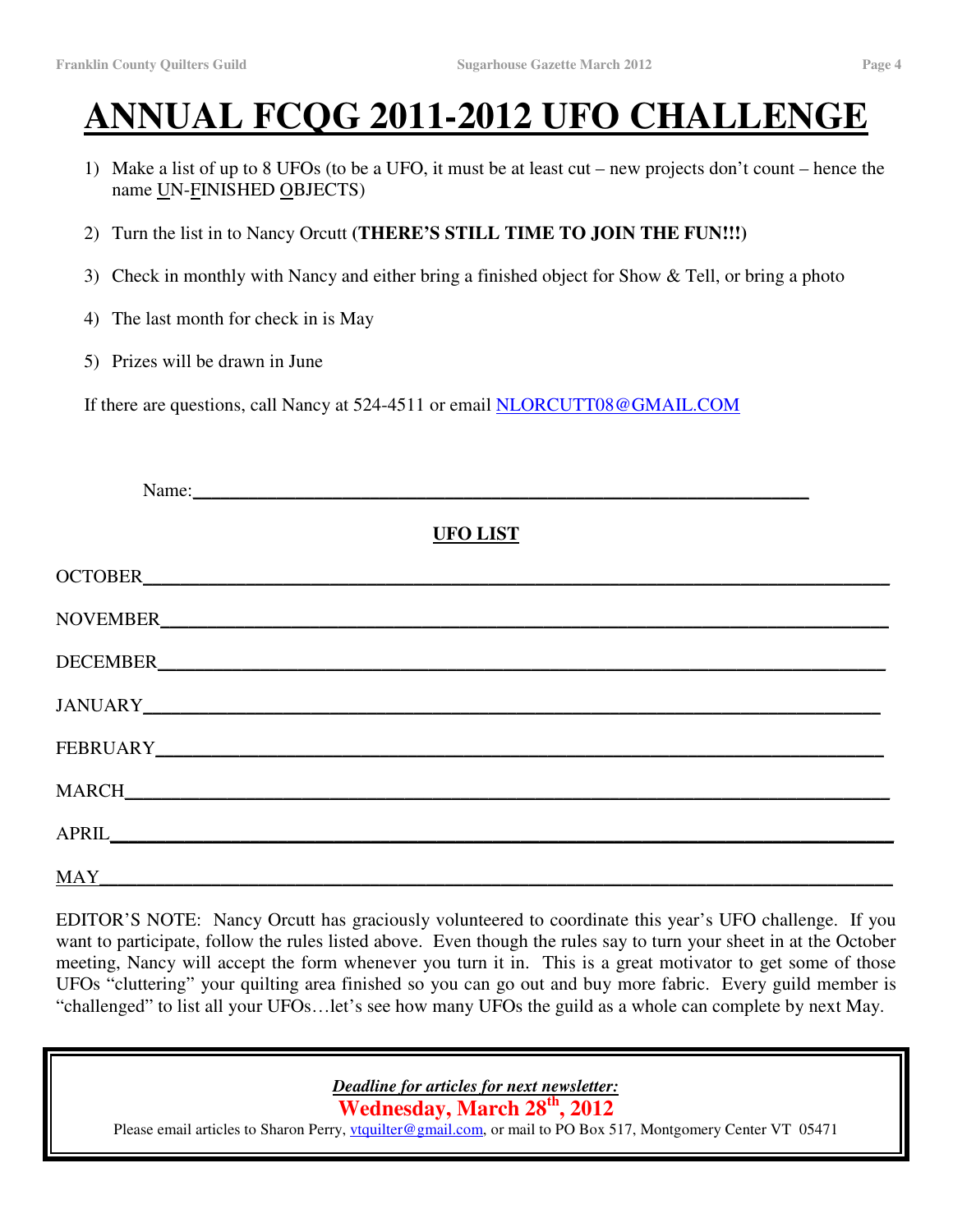## **FEBRUARY 2012 TREASURER'S REPORT**

**The treasurer's report was not available before publication of this newsletter. Deb Dusablon will present the report at the guild meeting.**

## *"FOR SALE" TABLE RETURNS IN MARCH*

**I have good news…the "For Sale" Table will be set up once again at the March meeting. If you have any donations, plan to bring them to the March meeting.**

## **They Teach It at Stanford**

**by Sharon Rose**, March 2011 Newsletter, Business & Professional Women of Nevada County

In an evening class at Stanford, the last lecture was on the mind-body connection – the relationship between stress and disease. The speaker (head of psychiatry at Stanford) said, among other things, that one of the best things that a man could do for his health is to be married to a woman whereas for a woman, one of the best things she could do for her health was to nurture her relationships with her girlfriends. At first everyone laughed, but he was serious.

Women connect with each other differently and provide support systems that help each other to deal with stress and difficult life experiences. Physically this quality "girlfriend time" helps us to create more serotonin – a neurotransmitter that helps combat depression and can create a general feeling of wellbeing. Women share feelings whereas men often form relationships around activities. They rarely sit down with a buddy and talk about how they feel about certain things or how their personal lives are going. Jobs? Yes. Sports? Yes. Cars? Yes. Fishing, hunting, golf? Yes. But their feelings? Rarely.

Women do it all of the time. We share from our souls with our sisters/mothers, and evidently that is very good for our health. He said that spending time with a friend is just as important to our general health as jogging or working out at a gym.

There's a tendency to think that when we are "exercising" we are doing something good for our

bodies, but when we are hanging out with friends, we are wasting our time and should be more productively engaged – not true. In fact, he said that **failure to create and maintain quality personal relationships with other humans is as dangerous to our physical health as smoking!** So every time you hang out to schmooze with a gal pal, just pat yourself on the back and congratulate yourself for doing something good for your health! We are indeed very, very lucky. Sooooo...let's toast to our friendship with our girlfriends. Evidently it's very good for our health.

*Editor's Note: Thanks to Ann Jacobs for sending this article for inclusion in the guild newsletter.*

## <u>RECIPE CORNER:</u> POTATOKUGELI

With the recent death of my sister, my family has been reminiscing and pulling out family photos and recipes.  $\,$  | his is a Lithuanian dish my father used to make when | was a small child.

6 potatoes, baking size

1 teaspoon salt

- 12 to 14 slices bacon and fat after cooking
- 1 tablespoon flour

 $\frac{1}{2}$  medium onion

4 eggs

Grate potatoes and onions. Pour off any liquid. Set aside. Mix flour and salt together; sprinkle over potatoes and onions to keep from getting dark.

Sautee bacon; pour bacon and fat over potato mixture. Separate eggs; mix yolks with potatoes. Beat egg whites stiff; fold into potatoes. Pour into greased loaf pan.

 $B$ ake at  $350$  to  $375$  degrees for 1 hour.